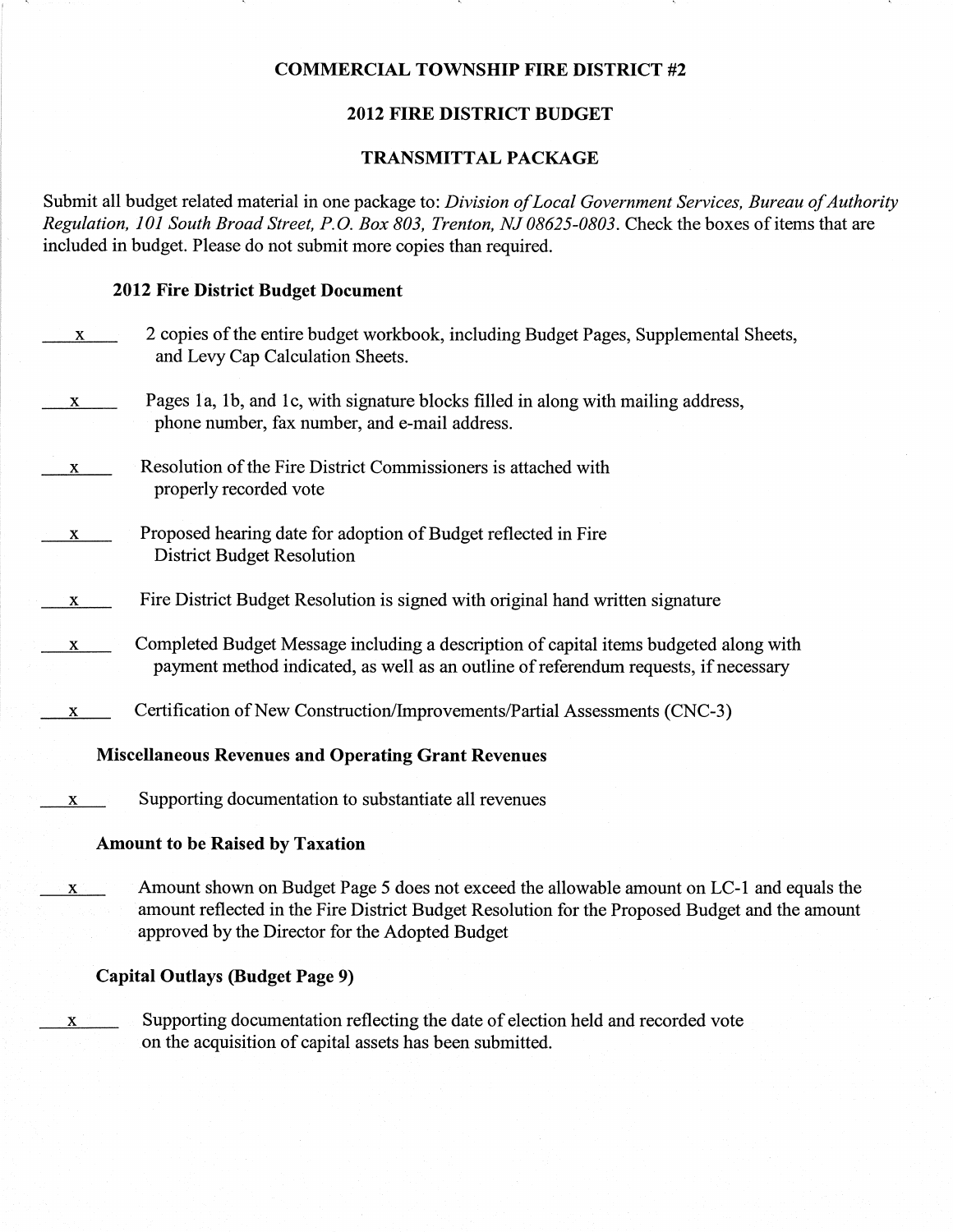#### COMMERCIAL TOWNSHIP FIRE DISTRICT #2

#### 2012 FIRE DISTRICT BUDGET

#### TRANSMITTAL PACKAGE

#### Supplemental Schedules

- $\mathbf{x}$  The beginning Unrestricted and Restricted Fund Balances agree to the December 31,2010 Fire District Audit Report
- $x$  The debt service schedules include the date of voter approval along with the date of findings received from the Local Finance Board

#### Length of Service Award Program (LOSAP) - If applicable

Page 3 has been completed

The amount of the contribution is shown on Page 8

(Official's signature)

Joseph Klaudi (Name)

> **Secretary** (Title)

(856) 558-7345 (856) 785-1538 (Work Phone Number) (Fax Number)

> 856-558-7345 (Home Phone Number)

jklaudi@comcast.net (E-mail)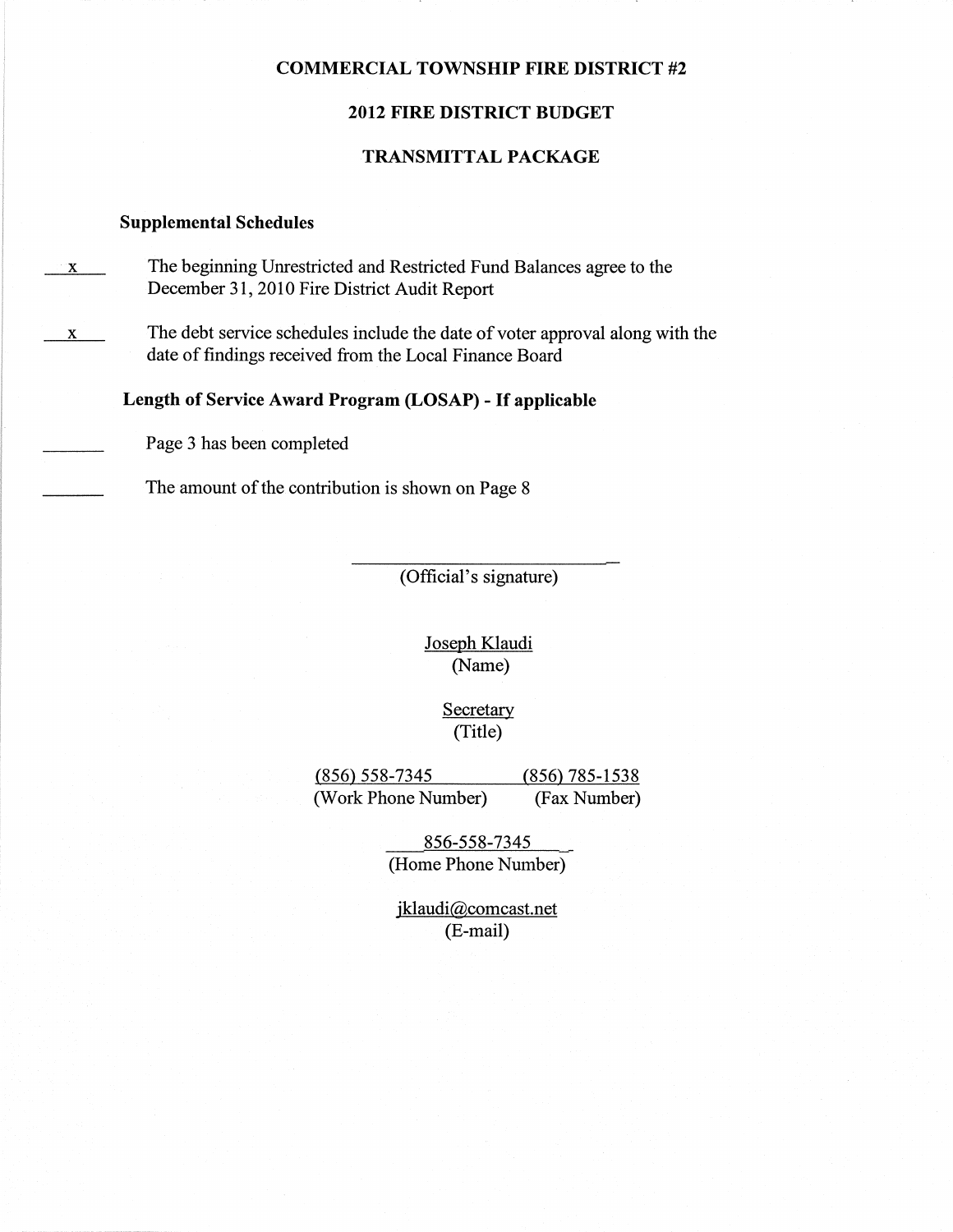### COMMERCIAL Township

# FIRE DISTRICT NO. 2 BUDGET

#### FISCAL YEAR: From January 1, 2012 to December 31, 2012

#### For Division Use Onlv

#### CERTIFICATION OF APPROVED BUDGET

It is hereby certified that the approved Budget made a part hereof complies with the requirements of law and the rules and regulations of the Local Finance Board, and approval is given pursuant to N.J.S.40A: 5A-11.

> State of New Jersey Department of Communify Affairs Director of the Division of Local Government Services

By Date Date

#### CERTIFICATION OF ADOPTED BUDGET

It is hereby certified that the adopted Budget made a part hereof has been compared with the approved Budget previously certified by the Division, and any amendments made thereto. This adopted Budget is certified with respect to such amendments and comparisons only.

> State of New Jersey Department of Community Affairs Director of the Division of Local Government Services

By Date

#### PAGE 1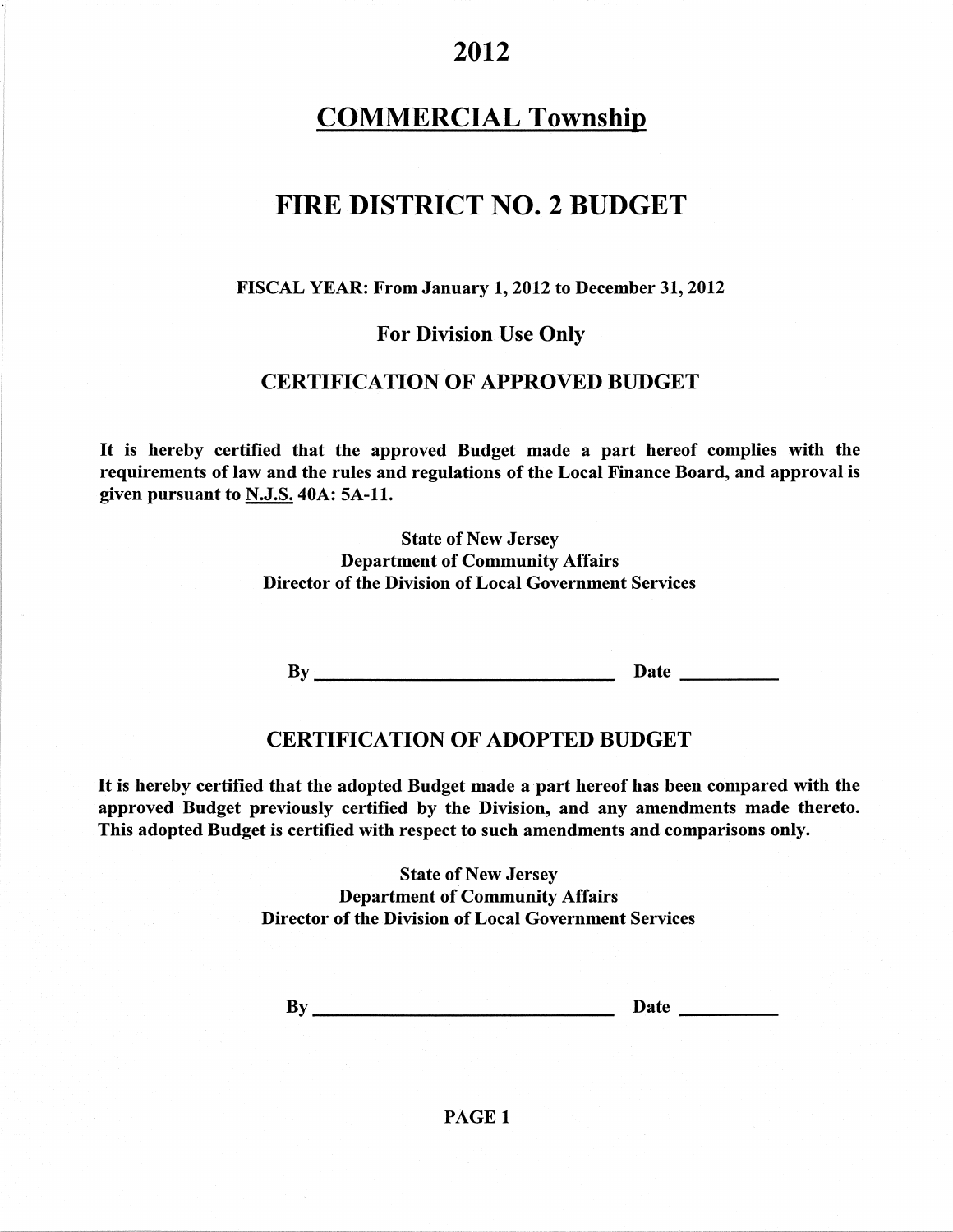### PREPARER'S CERTIFICATION

### 2012

### COMMERCIAL Township

# FIRE DISTRICT NO. 2 BUDGET

#### FISCAL YEAR: From January 1, 2012 to December 31, 2012

It is hereby certified that the COMMERCIAL Fire District No. 2 Budget, including both the Annual Budget and the Supplemental Schedules appended hereto, represents the Board of Commissioner's resolve with respect to statute in that; all estimates of revenues, including the amount to be raised by taxation to support the district budget, are reasonable, accurate and correctly stated, all items of appropriation are properly set forth and in itemization, form and content, the budget will permit the exercise of the comptroller function within COMMERCIAL Fire District No. 2.

It is further certified that all proposed budgeted amounts and totals are correct. Also I, hereby, provide reasonable assurance that all assertions contained herein are accurate and all Supplemental Schedules required are completed and attached.

(Preparer's signature)

Nightlinger, Colavita, & Volpa, P.A.

991 S. Blackhorse Pike

Williamstown, New Jersey 08094

(856) 629-1040. ext 118

 $(856)$  728-2245 (Fax)

ray@colavita.net (E-mail)

#### PAGE 1a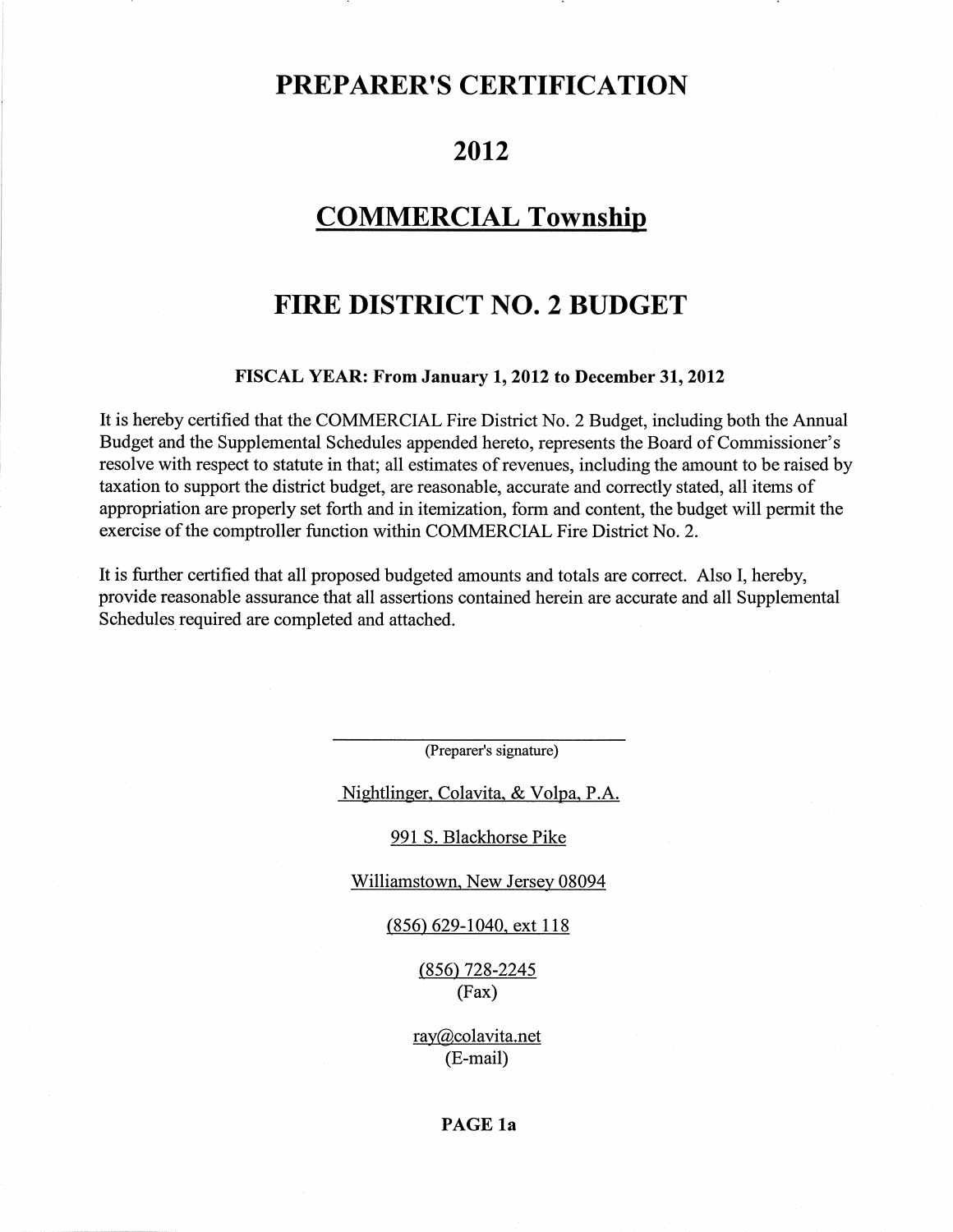# PREPARER'S CERTIFICATION OTHER ASSETS

### 2012

### **COMMERCIAL Township**

# FIRE DISTRICT NO. 2 BUDGET

#### FISCAL YEAR: From January 1,2012 to December 31,2012

It is hereby certified that operating appropriations as reported in this annual budget, included on Supplemental Schedule Page 55-6, for the acquisition of Other Assets not included, as Capital Outlays are Non-Bondable Assets. The Board of Commissioners has determined that the aforementioned Other Asset appropriation(s) do not meet the criteria for bonding pursuant to the Local Bond Law (N.J.S.A.40A: 2-1 et. seq.) and more specifically, as it pertains to the expected useful life of the asset, pursuant to N.J.S.A. 40A: 2-21.

It is further certified that the Other Asset appropriation(s) as reported above herein have been determined not to be Capital Assets pursuant to N.J.S.A. 40A: 14-84 and 40A: 14-85. Therefore the election has been made to treat such Other Assets as Operating Appropriations: Current Operating Expenses, pursuant to N.J.S.A. 404: 14-78.6.

(Preparer's signature)

Nightlinger, Colavita, & Volpa, P.A.

991 S. Blackhorse Pike

Williamstown. New Jersey 08094

(856) 629-1040. ext118

(856) 728-2245 (Fax)

ray@colavita.net (E-mail)

PAGE lb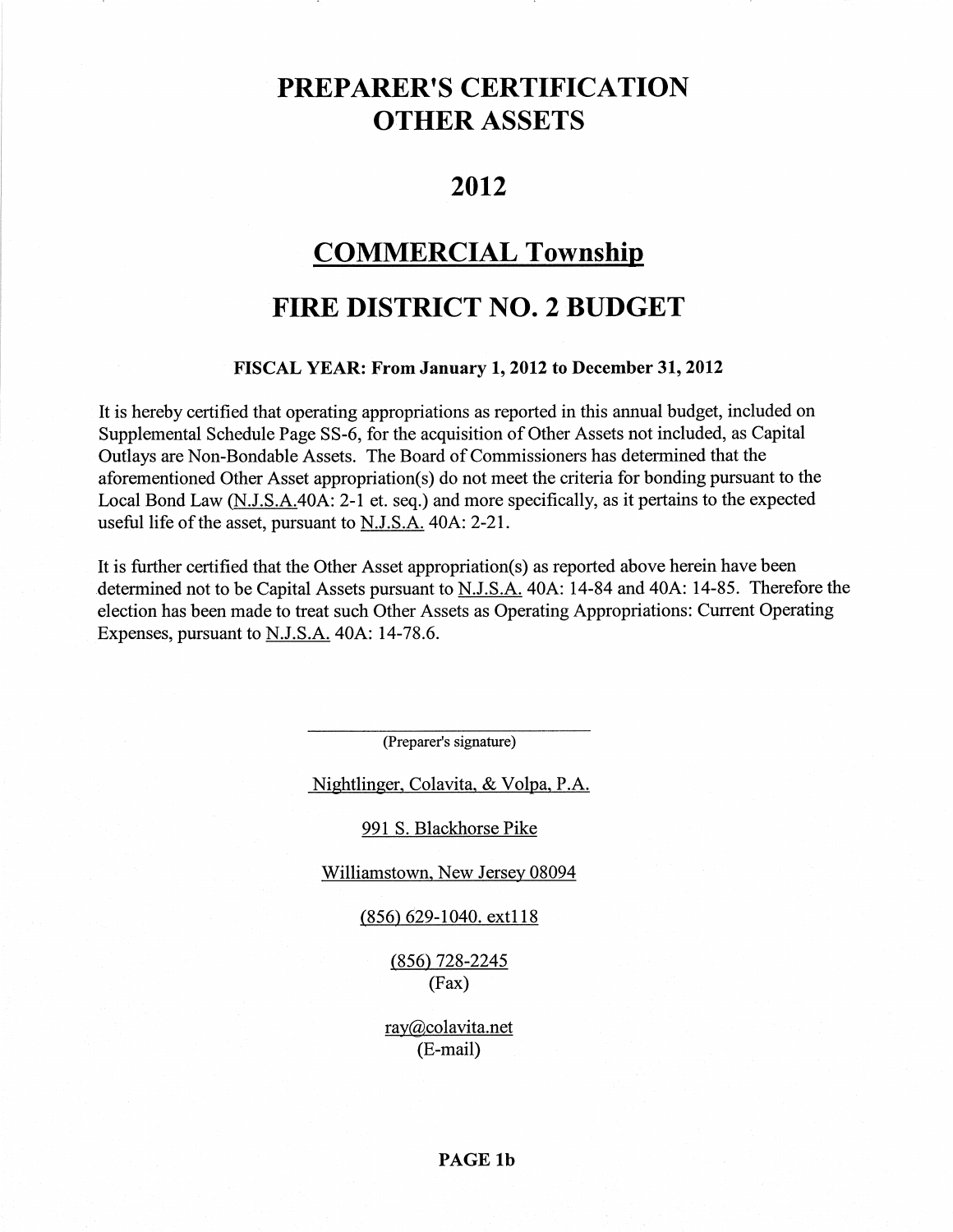# APPROVAL CERTIFICATION

### 2012

### COMMERCIAL Township

# FIRE DISTRICT NO. 2 BUDGET

#### FISCAL YEAR: FromJanuary 1,2012 to December 31,2012

It is hereby certified that the Fire District No. 2 Budget, including Supplemental Schedules appended hereto, are a true copy of the Annual Budget approved by resolution by the Board of Commissioners of the COMMERCIAL Township Fire District No. 2, at an open public meeting, held pursuant to N.J.A.C. 5:31-2.4, on the 12th day of December, 2011.

It is further certified that the recorded vote appearing in the resolution represents a not less than a majorityof the full membership of the Board of Commissioners thereof.

(Secretary's signature)

Joseph Klaudi

COMMERCIAL Twp. Fire District No. 2

P.O. Box 45

Mauricetown. NJ 08329

 $(856)$  785-1122

(856) 785-0129 (Fax number)

(E-mail)

PAGE 1c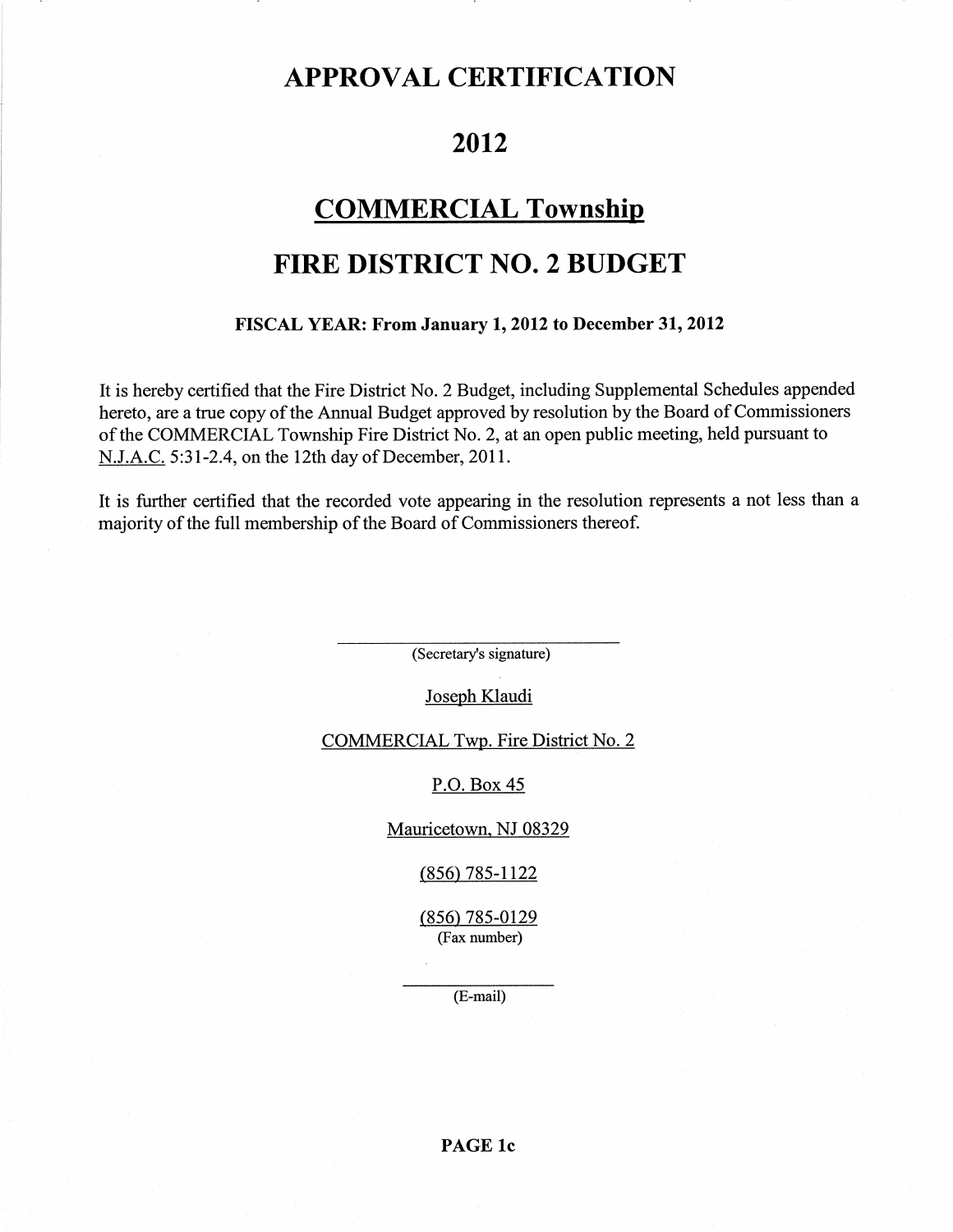# 2012 Fire District Information

Please fill out the following information regarding this Fire District:

| Name of Fire District: | <b>COMMERCIAL TOWNSHIP FIRE DISTRICT #2</b> |           |       |              |  |
|------------------------|---------------------------------------------|-----------|-------|--------------|--|
| Address:               | PO BOX 45                                   |           |       |              |  |
| City, State, Zip:      | <b>Mauricetown</b>                          | <b>NJ</b> | 08329 |              |  |
| Phone Number:          | 856-785-1538<br>856-785-1122<br>Fax:        |           |       |              |  |
|                        |                                             |           |       |              |  |
| Preparer's Name:       | Raymond Colavita                            |           |       |              |  |
| Preparer's Address:    | PO Box 799                                  |           |       |              |  |
| City, State, Zip:      | Williamstown                                |           | NJ    | 08094        |  |
| Preparer's #,          | 856-629-1040 ext. 118<br>Fax:               |           |       | 856-728-2245 |  |
| Preparer's Cell #:     |                                             |           |       |              |  |

| Chairman:     | Mark Sheppard                  |      |              |  |
|---------------|--------------------------------|------|--------------|--|
| Phone Number: | 856-362-0276                   | Fax: | 856-785-1538 |  |
| ' E-mail:     | Marksheppard $1$ @ comeast.net |      |              |  |

| Secretary:           | Joseph Klaudi              |      |              |  |
|----------------------|----------------------------|------|--------------|--|
| <b>Phone Number:</b> | 856-558-7345               | Fax: | 856-785-1538 |  |
| E-mail:              | joeklaudi@precision-nj.com |      |              |  |

| Treasurer:           | Leslie Berry |     |              |
|----------------------|--------------|-----|--------------|
| <b>Phone Number:</b> | 609-364-4140 | Fax | 856-785-1538 |
| E-mail:              |              |     |              |

| Name of Auditor:  | Raymond Colavita, CPA, RMA           |      |    |              |
|-------------------|--------------------------------------|------|----|--------------|
| Name of Firm:     | Nightlinger, Colavita, & Volpa, P.A. |      |    |              |
| Address:          | 991 S Blackhorse Pike                |      |    |              |
| City, State, Zip: | Williamstown                         |      | NJ | 08094        |
| Phone Number:     | 856-629-1040 ext. 118                | Fax: |    | 856-728-2245 |
| E-mail:           |                                      |      |    |              |

| Membership of Board of Commissioners (Full Name) | Title        |
|--------------------------------------------------|--------------|
| Sheppard                                         | Chairman     |
| Klaudi                                           | Secretary    |
| Berry                                            | Treasurer    |
| Hundt                                            | Commissioner |
| Sutton                                           | Commissioner |
|                                                  |              |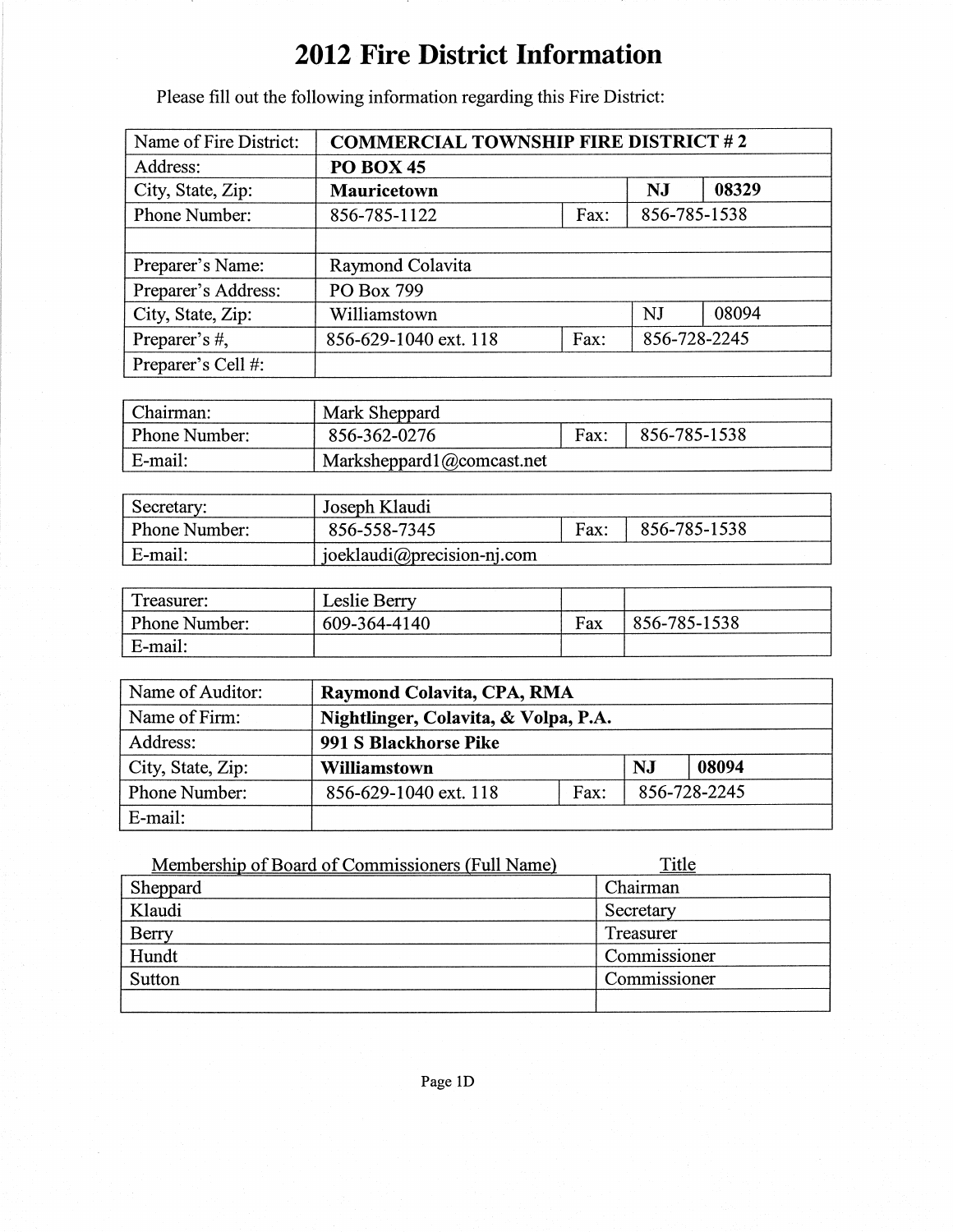# 2OI2 BUDGET RESOLUTION COMMERCIAL Township

#### FIRE DISTRICT NO. 2 FISCAL YEAR: From January L,2012 to December 31,2012

WHEREAS, the Annual Budget for the COMMERCIAL Township District No. 2 for the fiscal year beginning January 1, 2012 and ending December 31,2012 has been presented before the Board of Commissioners of the COMMERCIAL Township Fire District No. 2 at its open public meeting of December 12, 2011; and

WHEREAS, the budget as introduced is in compliance with the Property Tax Levy Cap Law(N.J.S.A.40A:4-45.44 et. seq.)

WHEREAS, the Annual Budget as introduced reflects Total Revenues of \$205,209, which includes amount to be raised by taxation of\$181,623 and Total Appropriations of \$205,209.

WHEREAS, the amount to be raised by taxation to support the district budget, shall be the amount to be certified to the assessor of the municipality to be assessed against the taxable property in the district, pursuant to N.J.S. 404: 14-79- Such amount shall be equal to the amount of the total appropriations set forth in the budget minus the total amount surplus and miscellaneous revenues set forth in the budget; and

WHEREAS, in calculating the amount to be raised by taxation, the Fire District No. 2 has taken into account the assessed valuation of taxable property in the Fire District No. 2.

NOW, THEREFORE BE IT RESOLVED, by the Board of Commissioners of the COMMERCIAL Township Fire District No. 2, at an open public meeting held on December l2,20ll that the Annual Budget, including appended Supplemental Schedules, of the COMMERCIAL Township Fire District No. 2 for the fiscal year beginning January 1,2012 and eriding Decernber 31, 2012 is hereby approved; and

BE IT FURTHER RESOLVED, that the anticipated revenues as reflected in the Annual Budget are of sufficient amount to meet all proposed expenditures/expenses and all covenants, terms and provisions as stipulated in the said Fire District No.2's outstanding debt obligations, capital lease arrangements, service contracts, and other pledged agreements; and

BE IT FURTHER RESOLVED, that the Board of Commissioners of the COMMERCIAL Township Fire District No. 2 will consider the Annual Budget for adoption on January 16, 2012.

(Secretary's signature)

Board of Commissioners Recorded Vote

December 12, 2011 (Date)

| <b>Member:</b>  | Aye | <b>Nay</b> | Abstain | Absent |
|-----------------|-----|------------|---------|--------|
| <b>Sheppard</b> | X   |            |         |        |
| <b>Berry</b>    |     |            |         |        |
| Klaudi          | X   |            |         |        |
| Hundt           | X   |            |         |        |
| <b>Sutton</b>   |     |            |         |        |